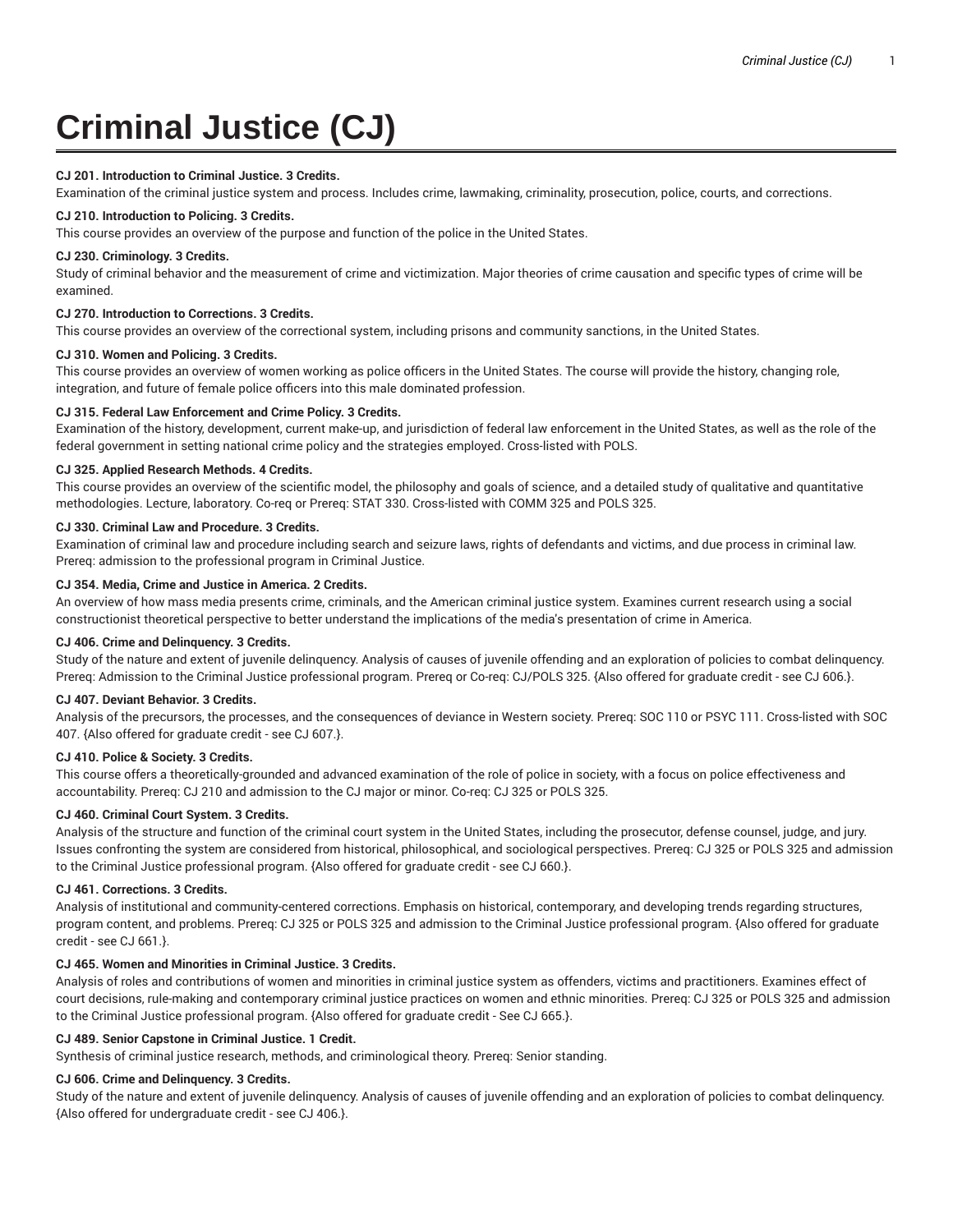# **CJ 607. Deviant Behavior. 3 Credits.**

Analysis of the precursors, the processes, and the consequences of deviance in Western society. Cross-listed with SOC 607. {Also offered for undergraduate credit - see CJ 407.}.

# **CJ 660. Criminal Court System. 3 Credits.**

Analysis of the structure and function of the criminal court system in the United States, including the prosecutor, defense counsel, judge, and jury. Issues confronting the system are considered from historical, philosophical, and sociological perspectives. {Also offered for undergraduate credit - see CJ 460.}.

## **CJ 661. Corrections. 3 Credits.**

Analysis of institutional and community-centered corrections. Emphasis on historical, contemporary, and developing trends regarding structures, program content, and problems. {Also offered for undergraduate credit - see CJ 461.}.

# **CJ 665. Women and Minorities in Criminal Justice. 3 Credits.**

Analysis of roles and contributions of women and minorities in criminal justice system as offenders, victims, and practitioners. Examines effect of court decisions, rule-making and contemporary criminal justice practices on women and ethnic minorities. Restricted to accelerated master's students only {Also offered for undergraduate credit - See CJ 465.}.

# **CJ 702. Program Evaluation. 3 Credits.**

Examination of the development and implementation of criminal justice program/policy evaluation, including the techniques of applied research and practical considerations. Topics also include ethical issues, evaluation planning, process, impact and cost-benefits analyses, grant writing, and dissemination of findings. Prereq: Graduate standing in Criminal Justice or instructor approval.

## **CJ 703. Advanced Criminology. 3 Credits.**

Advanced study of the distribution of crime and the major theories of crime causation from an interdisciplinary perspective, including special attention to issues relating to the measurement, nature, and extent of crime in the US. Prereq: Graduate standing in Criminal Justice or instructor approval.

# **CJ 707. Juvenile Corrections. 3 Credits.**

Examination of the history of ideas about and responses to juvenile delinquency, the scope and nature historically and today, and the responses by various parts of the juvenile justice system, as well as responses by other social institutions such as the family, community and schools. Prereq: Graduate standing in Criminal Justice or instructor approval.

# **CJ 709. Criminal Justice Policy. 3 Credits.**

Examination of concepts related to the development, implementation, and evaluation of public policy as it relates to the criminal justice system, including the history, development and operation of policing, courts/sentencing, corrections, crime prevention, offender rehabilitation, and issues related to drugs and crime and race and crime. Prereq: Graduate standing in Criminal Justice or instructor approval.

# **CJ 721. Individual Theories of Crime. 3 Credits.**

Review of historical and contemporary individual theories of crime. Discussion of the assumptions, causes, and policy implications of criminological theories. Prereq: CJ 703. Graduate standing in Criminal Justice or instructor approval.

## **CJ 722. Structural Theories of Crime. 3 Credits.**

Review of historical and contemporary structural theories of crime, including criteria of good theory, the assumptions of various criminological theories, and the similarities and differences in theories. Prereq: CJ 703. Graduate standing in Criminal Justice or instructor approval.

## **CJ 732. Applied Interpretation of Criminal Justice Methods. 3 Credits.**

This class is intended to provide an advanced interpretation of criminal justice methodologies. This course examines how criminal justice research employs various methodologies to study how/when/why people commit or recommit crime. Using research in the fields of criminal justice and criminology, the class will focus on interpreting the methodologies that examine continuous, dichotomous, categorical, and count endogenous variables under normal and skewed distribution assumptions. Prereq: STAT 725.

## **CJ 733. Issues in Institutional Corrections. 3 Credits.**

Course examining the various issues in adult prisons and jails in the United States. Topics include male and female inmates' life in prison, violence, prisoners' rights, management and staff issues, and differences between prisons and jails.

## **CJ 734. Advanced Criminal Justice Methods. 3 Credits.**

Provides an examination of the research process. Explores how criminologists conduct research, pitfalls of research and importance of discovery and application. Prereq: Undergraduate methods course in the social or behavioral sciences and a statistics course.

## **CJ 750. Violence. 3 Credits.**

Examination of various aspects of criminal violence, including various social settings (e.g., community, domestic, and school) with attention to the causes, consequences, moderating factors and proposed solutions associated with violent criminal behavior. Prereq: Graduate standing in Criminal Justice or instructor approval.

## **CJ 752. Crime and the Life Course. 3 Credits.**

The life course will be examined as a theoretical orientation, a research methodology, and as an empirical field of study with special reference to crime and deviance. Key conceptual and research issues will be analyzed and discussed.

## **CJ 754. Police and Society. 3 Credits.**

This course provides graduate students with an overview of US law enforcement. Topics covered include officer use of discretion, officer behavior, organizational function, and delivery of police services and will be examined from an advanced research orientation.